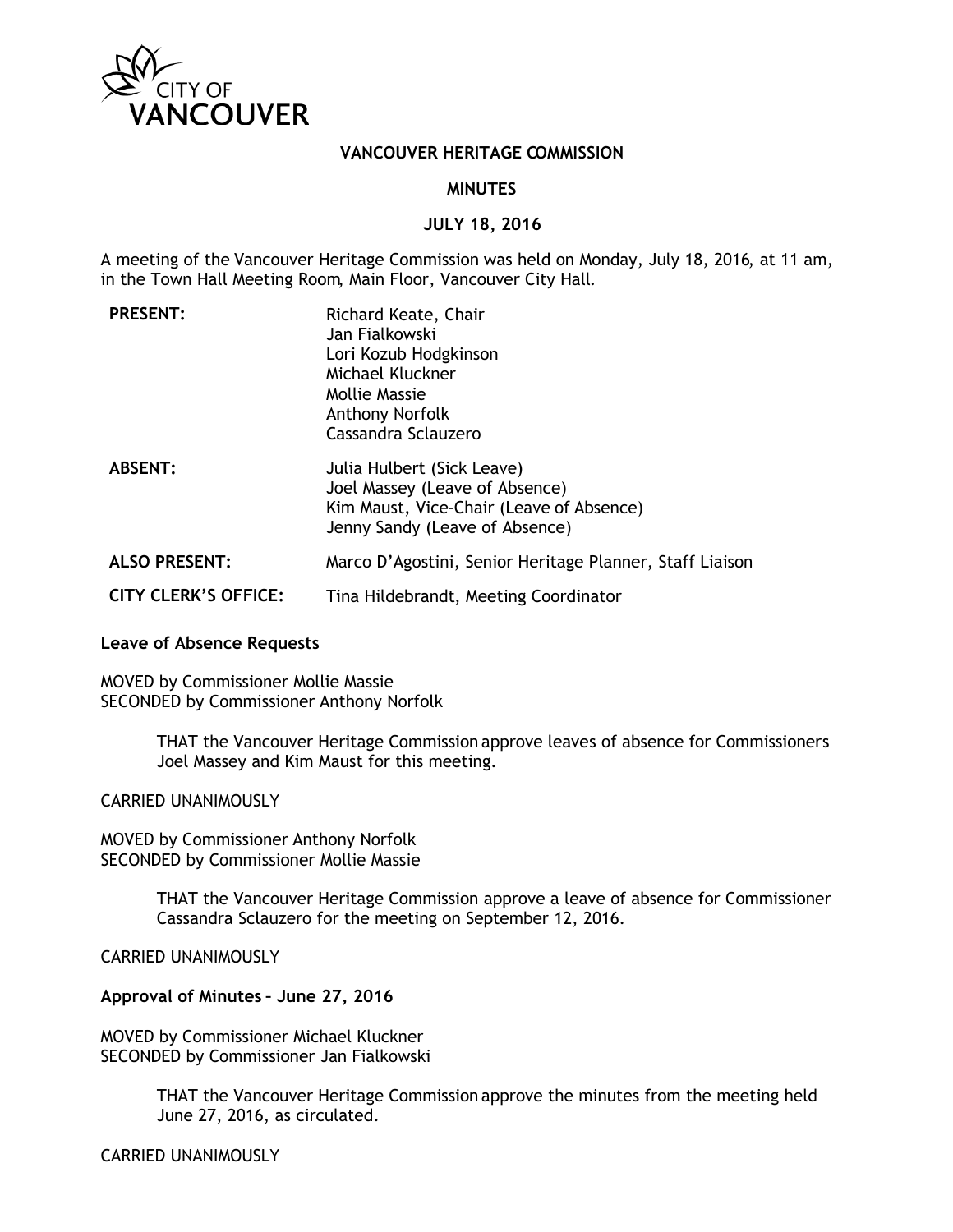# **1. Business Arising from the Minutes**

None

### **VARY AGENDA**

MOVED by Commissioner Mollie Massie SECONDED by Commissioner Jan Fialkowski

> THAT the Vancouver Heritage Commission vary the agenda to consider Item 3 as the first order of business.

CARRIED UNANIMOUSLY AND BY THE REQUIRED MAJORITY

*Note: For ease of reference, the minutes are recorded in numerical order.*

#### **2. Conservation Review**

- **(a) 2655 Maple Street F. Haynes & Co. Building VHC 'C' (proposed) DE419817 (Designation Only)**
- **Issues:** Conservation of the heritage building
- **Applicant:** Tim Ankenman, Ankenman Marchand Architect Liam Murray, Co-Owner
- **Staff:** James Boldt, Heritage Planner

Staff and the applicant reviewed the application and responded to questions.

MOVED by Commissioner Michael Kluckner SECONDED by Commissioner Richard Keate

> THAT the Vancouver Heritage Commission supports the proposal to conserve 2655 Maple Street - the F. Haynes & Co. Building, as part of the redevelopment of the southern part of the lot, noting the following:

- the creation of a new "heritage façade" on the south elevation is acceptable;
- the new building provides adequate separation from the heritage building; and
- the Commission hopes that the storefront units can retain uses that will animate the street.

CARRIED UNANIMOUSLY

*\* \* \* \* \**

*The Commission recessed at 11:37 am and reconvened at 11:45 am.*

*\* \* \* \* \**

- **(b) 1819 West 15th Avenue Hatch House VHR 'C' DE419411 (Designation only)**
- **Issues**: Overall proposal and rehabilitation Compatibility of new development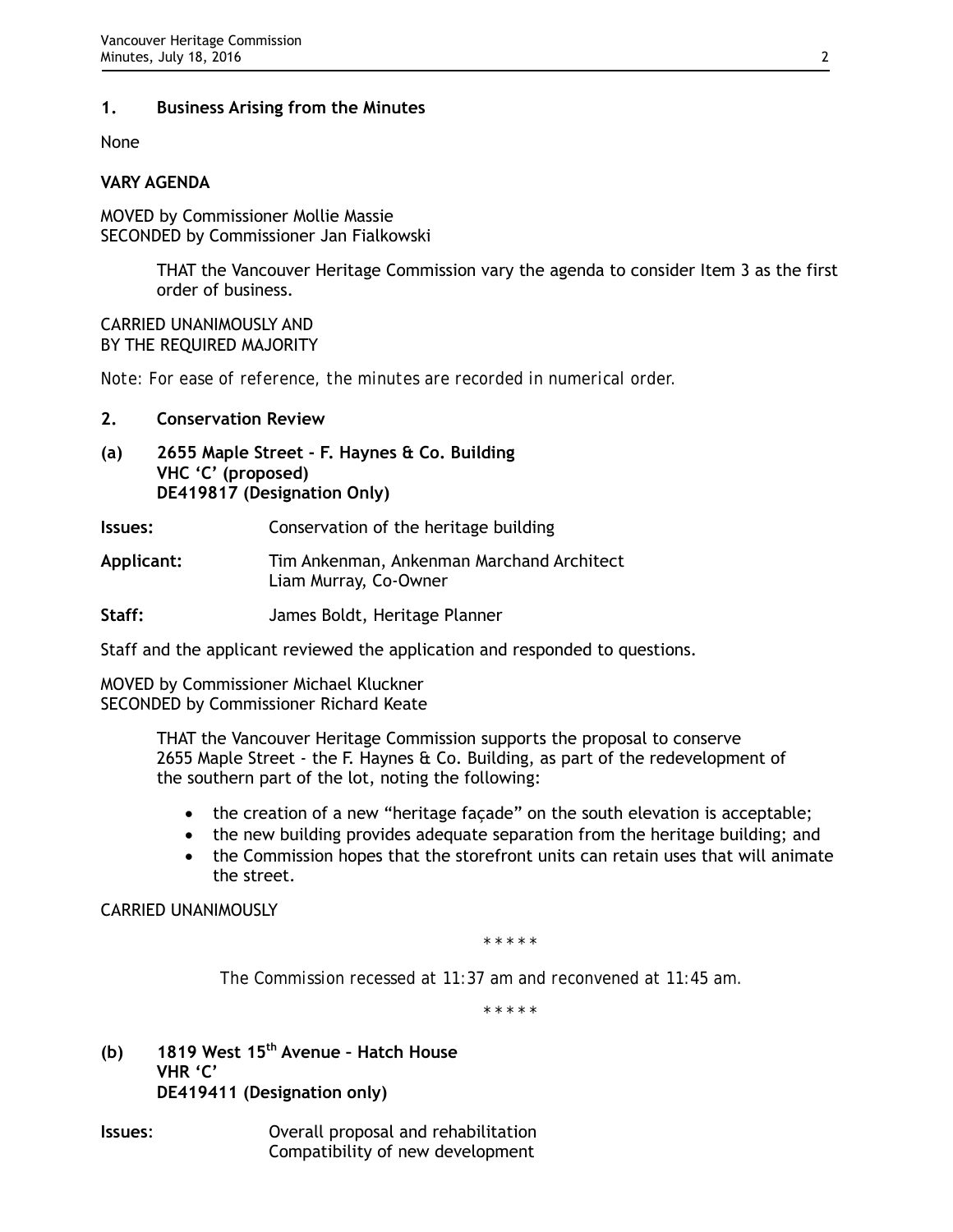**Applicant:** Dee Spencer, Terra Firma Design Andre Lessard, Architect, Dewhirst Lessard

**Staff:** James Boldt, Heritage Planner

Staff reviewed the application and, along with the applicants, responded to questions.

MOVED by Commissioner Anthony Norfolk SECONDED by Commissioner Mollie Massie

> THAT the Vancouver Heritage Commission supports the application to renovate 1819 West 15th Avenue – Hatch House, and to construct an infill building behind it, noting the following:

- maximum amounts of original fabric should be maintained and restored;
- the main floor windows on the front porch should have a continuous transom extending across all three window elements;
- the Commission urges the Chief Building Official to respect the integrity of the heritage house by not requiring the applicant to change the consistent finish to non-combustible hardy plank;
- the applicant should restore the front façade, leaving only a single front door on the porch; and
- the infill building is compatible with the main house.

CARRIED UNANIMOUSLY

**(c) 305 West 16th Avenue – Jackson Residence VHR 'C' (proposed) DE420041 (Designation only)**

**Issues:** Revised SOS and final conclusion on eligibility for the Register Rehabilitation and compatibility of the infill

**Applicant:** Sandra Moore, Architect

**Staff:** James Boldt, Heritage Planner

Staff and the applicant reviewed the application and responded to questions.

MOVED by Commissioner Mollie Massie SECONDED by Commissioner Lori Kozub Hodgkinson

> THAT the Vancouver Heritage Commission supports the application to retain and infill 305 West 16th Avenue – Jackson Residence, noting the following:

- all siding should be wood and the siding on the heritage building should reuse or replicate the original;
- the front door assembly should be redesigned and the front windows reproportioned to reflect the original design if that becomes evident once the stucco is removed; and
- the infill is an acceptable complementary addition to the site.

### CARRIED UNANIMOUSLY